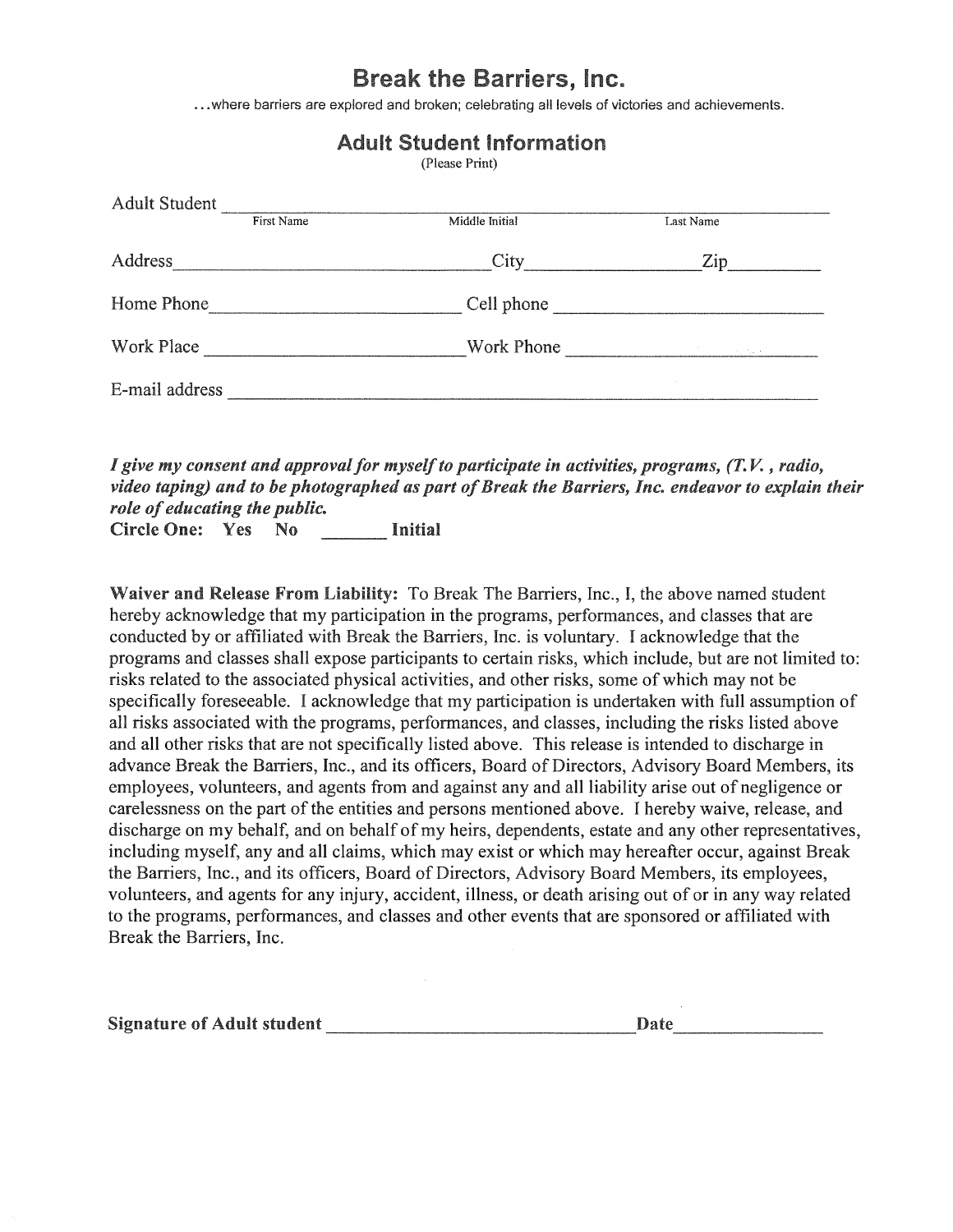## Emergency Medical Authorization

Should it become necessary for myself to have emergency medical treatment while participating in any activities associated or affiliated with Break the Barriers, Inc. (hereafter "BTB"). I hereby authorize BTB personnel to use their judgment in obtaining emergency medical services. I further authorize any individual selected by BTB personnel to render such emergency medical treatment to myself as he/she may deem necessary and appropriate. I understand that BTB is not responsible for paying the medical or hospital costs that might be incurred on behalf of myself. Consequently, I understand and agree that any and all such costs shall be my sole responsibility.

**Signature** 

| Emergency Contact (Other than self)                                                                                                                                                                                                                                                                                                                                                                                                                                                                                                                   | <b>Phone Number</b>                                                                         |  |  |  |  |
|-------------------------------------------------------------------------------------------------------------------------------------------------------------------------------------------------------------------------------------------------------------------------------------------------------------------------------------------------------------------------------------------------------------------------------------------------------------------------------------------------------------------------------------------------------|---------------------------------------------------------------------------------------------|--|--|--|--|
|                                                                                                                                                                                                                                                                                                                                                                                                                                                                                                                                                       |                                                                                             |  |  |  |  |
| <b>Rules Confirmation</b>                                                                                                                                                                                                                                                                                                                                                                                                                                                                                                                             |                                                                                             |  |  |  |  |
| I have read and understand the rules at "Break the Barriers Inc.                                                                                                                                                                                                                                                                                                                                                                                                                                                                                      |                                                                                             |  |  |  |  |
|                                                                                                                                                                                                                                                                                                                                                                                                                                                                                                                                                       |                                                                                             |  |  |  |  |
| I was referred by or learned about "Break the Barriers" from:                                                                                                                                                                                                                                                                                                                                                                                                                                                                                         |                                                                                             |  |  |  |  |
| I would like to be on the mailing list () Yes () No<br>I would be interested in doing volunteer work () Yes () No                                                                                                                                                                                                                                                                                                                                                                                                                                     |                                                                                             |  |  |  |  |
|                                                                                                                                                                                                                                                                                                                                                                                                                                                                                                                                                       | <b>Grant Survey (Optional)</b>                                                              |  |  |  |  |
| HOW MANY PEOPLE LIVE IN YOUR HOUSEHOLD?<br>IS THIS A SINGLE PARENT HOUSEHOLD? YES<br>IS THERE A DISABILITY IN THE HOUSEHOLD? YES NO<br><b>FAMILY INCOME - PLEASE CHECK ONE</b><br>0 TO \$15,000<br>A.<br><b>B.</b><br>\$15,001 TO \$20,000<br>C.<br>\$20,001 TO \$25,000<br>\$25,001 TO \$30,000<br>D.<br>\$30,001 TO \$35,000<br>Ε.<br>\$35,001 TO \$40,000<br>F.<br>\$40,001 TO \$45,000<br>G.<br>\$45,001 TO \$50,000<br>Η.<br>\$50,001 TO \$60,000<br>I.<br>\$60,001 TO \$70,000<br>J.<br>\$70,001 TO \$80,000<br>K.<br>\$80,001 AND HIGHER<br>L. | NO <sub>1</sub>                                                                             |  |  |  |  |
|                                                                                                                                                                                                                                                                                                                                                                                                                                                                                                                                                       | <b>Break the Barriers, Inc.</b><br>8555 N. Cedar Avenue<br>Fresno, CA 93720<br>559-432-6292 |  |  |  |  |

Fax: 559-432-5995

Revised I /25/12